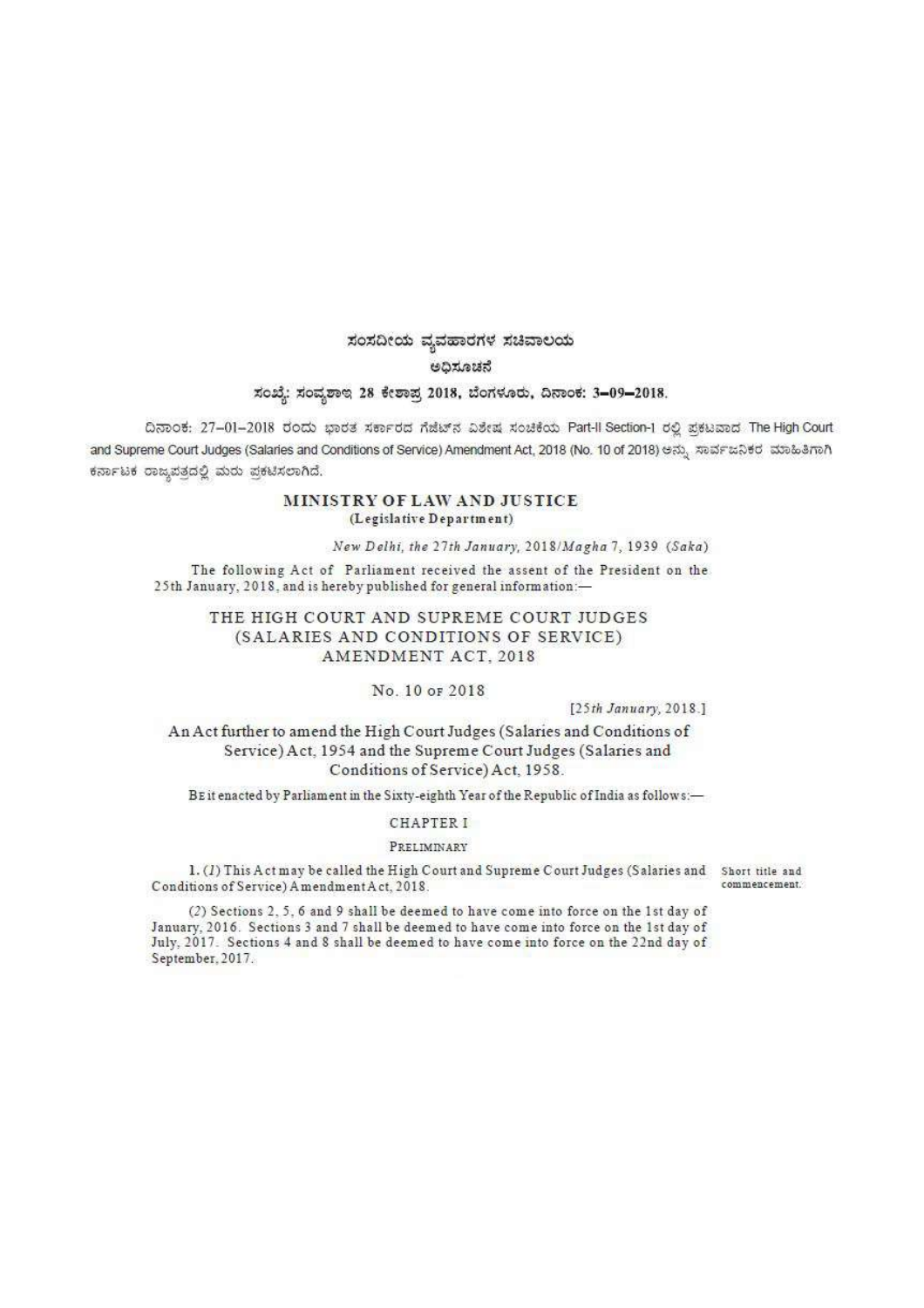#### CHAPTER II

EXECTIVE THE HIGH COURT JUDGES (SALARIES AND<br>
CHAPTER II<br>
AMENDMENTS OF THE HIGH COURT JUDGES (SALARIES AND<br>
CONDITIONS OF SERVICE) ACT, 1954<br>
igh Court Judges (Salaries and Conditions of Service) Act, 1954 (hereinafter 28 azzy notices, et al. (2016)<br>
CHAPTER II<br>
CHAPTER II<br>
The Society of Service CONDITIONS OF SERVICE) Act, 1954<br>
CONDITIONS OF SERVICE) Act, 1954<br>
Indees (Salaries and Conditions of Service) Act, 1954 (hereinafter 28 of 1954. Amendment 2. In the High Court Judges (Salaries and Conditions of Service) Act, 1954 (hereinafter 28 of 1954. referred to as the High Court Judges Act), in section 13A,— of section (a) in sub-section  $(1)$ , for the words "ninety thousand rupees per mensem", the words "two lakh fifty thousand rupees per mensem" shall be substituted; (b) in sub-section (2), for the words "eighty thousand rupees per mensem", the words "two lakh twenty-five thousand rupees per mensem" shall be substituted. Amendment 3. In section 22A of the High Court Judges Act, for sub-section (2), the following sub-section shall be substituted, namely:— of section "(2) Where a Judge does not avail himself of the use of an official residence, he may be paid every month an allowance equivalent to an amount of twenty-four per centum of the salary which shall be increased at the rate of— (a) twenty-seven per centum, when Dearness Allowance crosses twentyfive per centum; and (b) thirty per centum, when Dearness Allowance crosses fifty per centum. Amendment **4.** In the High Court Judges Act, in section 22C, for the words "fifteen thousand" and "twelve thousand", the words "thirty-four thousand" and "twenty-seven thousand" shall of section respectively be substituted. 22C. Amendment 5. In the First Schedule to the High Court Judges Act,— (*a*) in Part I, in paragraph  $2$ ,—  $(A)$  in clause  $(a)$ , for the letters and figures "Rs. 43,890", the letters and figures "Rs. 1,21,575" shall be substituted; (B) in clause (b), for the letters and figures "Rs. 34,350", the letters and figures "Rs. 96,524" shall be substituted; (C) in the proviso, for the letters and figures "Rs. 5,40,000" and "Rs. 4,80,000", the letters and figures "Rs. 15,00,000" and "Rs. 13,50,000" shall respectively be substituted; (b) In Part III, in paragraph  $2$ ,—  $(A)$  in clause  $(b)$ , for the letters and figures "Rs. 16,020", the letters and figures "Rs. 45,016" shall be substituted; (B) in the proviso, for the letters and figures "Rs. 5,40,000" and "Rs. 4,80,000", the letters and figures "Rs. 15,00,000" and "Rs. 13,50,000" shall respectively be substituted. CHAPTER III **5.** In the First Sekedule to the High Court Judges Act,—<br>
(a) in Part I, in paragraph 2,—<br>
(A) in clause (a), for the letters and figures "Rs. 43,890", the letters and<br>
figures "Rs. 1,21,575" shall be substituted;<br>
(C) i ACT, 1958 Amendment **6.** In the Supreme Court Judges (Salaries and Conditions of Service) Act, 1958 41 of 1958. (hereinafter referred to as the Supreme Court Judges Act), in section 12A,— of section 22A. 13A. of First Schedule. 12A.

(a) in sub-section  $(1)$ , for the words "one lakh rupees per mensem", the words "two lakh eighty thousand rupees per mensem" shall be substituted;